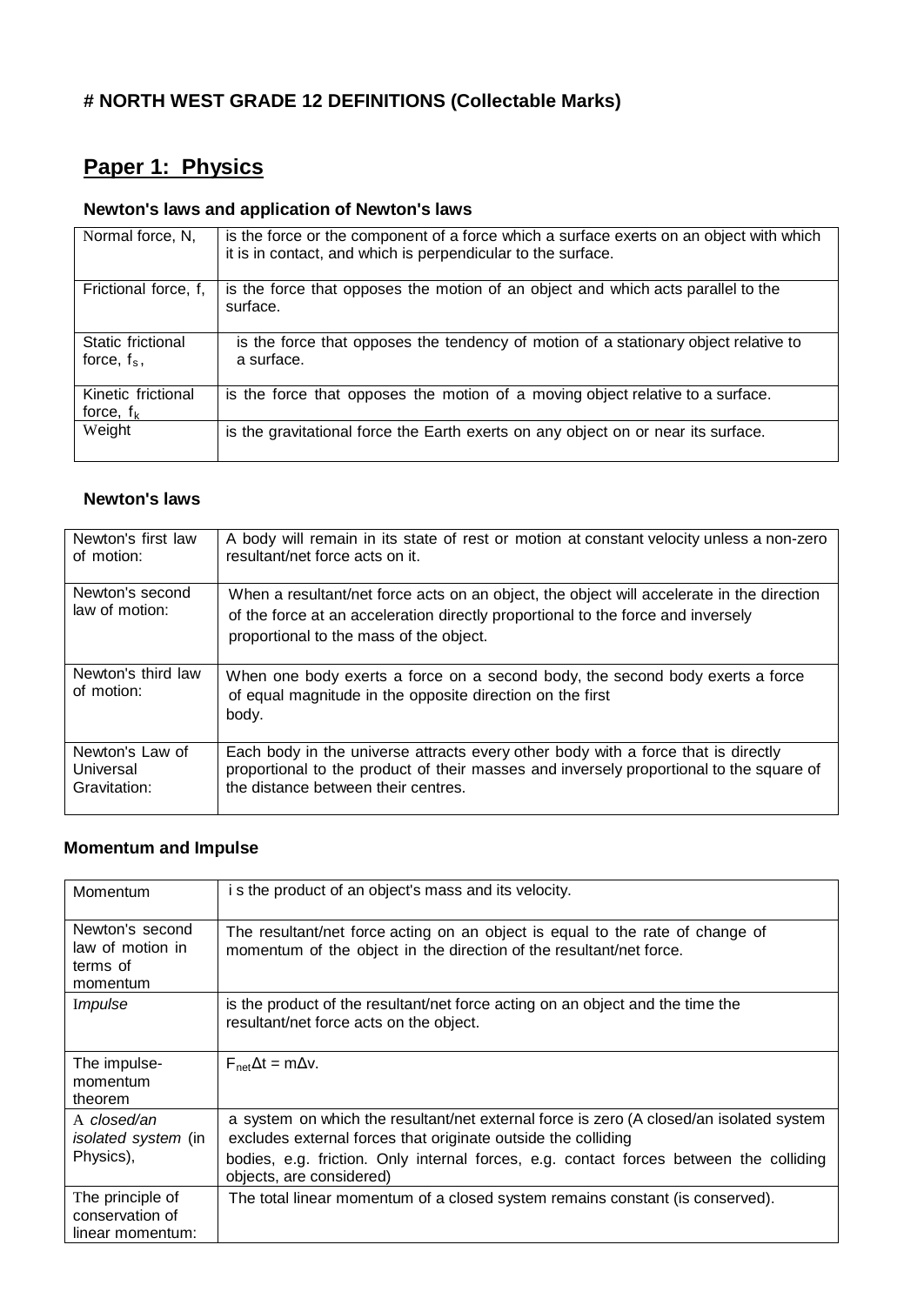### **Projectile Motion in One Dimension (1D)**

A projectile an object upon which the only force acting is the force of gravity

#### **Work, Energy and Power**

| Work                                                      | The work done on an object by a constant force F is $F \Delta x \cos \theta$ , where F is the<br>magnitude of the force, $\Delta x$ the magnitude of the displacement and $\theta$ the angle<br>between the force and the displacement.                                    |  |
|-----------------------------------------------------------|----------------------------------------------------------------------------------------------------------------------------------------------------------------------------------------------------------------------------------------------------------------------------|--|
| The work-energy<br>theorem:                               | The net/total work done on an object is equal to the change in the object's<br>kinetic energy OR the work done on an object by a resultant/net force is equal to<br>the change in the object's kinetic energy.<br>In symbols:<br>$W_{\text{net}} = \Delta K = K_f - K_i$ . |  |
| IA conservative<br>force                                  | is a force for which the work done in moving an object between two points is<br>independent of the path taken. Examples are gravitational force, the elastic force in a<br>spring and electrostatic forces (coulomb forces).                                               |  |
| lA non-conservative<br>force                              | is a force for which the work done in moving an object between two points depends<br>on the path taken. Examples are frictional force, air resistance, tension in a<br>chord, etc.                                                                                         |  |
| The principle of<br>conservation of<br>mechanical energy: | The total mechanical energy (sum of gravitational potential energy and kinetic energy)<br>in an isolated system remains constant. (A system is isolated when the resultant/net<br>external force acting on the system is zero.)                                            |  |
| Power                                                     | is the rate at which work is done or energy is expended                                                                                                                                                                                                                    |  |

#### **Doppler Effect (relative motion between source and observer)**

| The Doppler effect | is the change in frequency (or pitch) of the sound detected by a listener because the   |
|--------------------|-----------------------------------------------------------------------------------------|
|                    | sound source and the listener have different velocities relative to the medium of sound |
|                    | propagation.                                                                            |

#### **Electrostatics and Electric field and Electric Circuits**

| Coulomb's law:                                                           | The magnitude of the electrostatic force exerted by one point charge $(Q_1)$ on<br>another point charge $(Q_2)$ is directly proportional to the product of the magnitudes of<br>the charges and inversely proportional to the square of the distance (r) between them. |
|--------------------------------------------------------------------------|------------------------------------------------------------------------------------------------------------------------------------------------------------------------------------------------------------------------------------------------------------------------|
| An electric field.                                                       | is a region of space in which an electric charge experiences a force. The direction of<br>the electric field at a point is the direction that a positive test charge would move if<br>placed at that point                                                             |
| The electric field at<br>a point                                         | The electric field at a point is the electrostatic forceexperienced per unit positive<br>charge placed at that point                                                                                                                                                   |
| Ohm's law:                                                               | The potential difference across a conductor is directly proportional to the current in<br>the conductor at constant temperature.                                                                                                                                       |
| <i>Rms</i> for an<br>alternating voltage<br>or an alternating<br>current | The rms value of AC is the DC potential difference/current which dissipates the<br>same amount of energy as AC                                                                                                                                                         |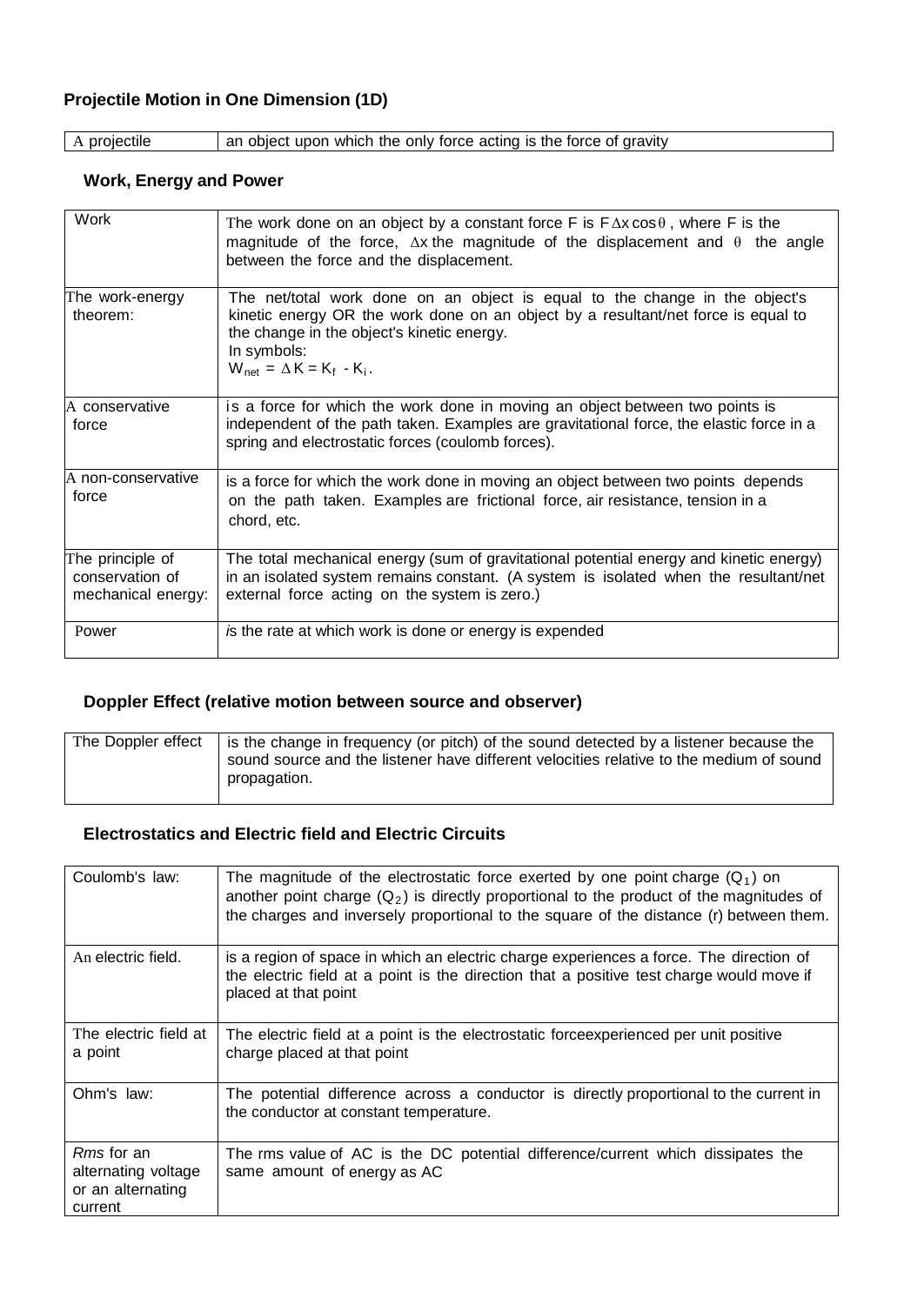## **Optical Phenomena and Properties of Materials Photo-electric effect**

| The photoelectric    | is the process whereby electrons are ejected from a metal surface when light of                    |
|----------------------|----------------------------------------------------------------------------------------------------|
| effect               | suitable frequency is incident on that surface.                                                    |
| Threshold            | as the minimum frequency of light needed to emit electrons from a certain metal                    |
| frequency, $f_0$ ,   | surface.                                                                                           |
| Work function, $W_0$ | is the minimum energy that an electron in the metal needs to be emitted from the<br>metal surface. |

### **Emission and absorption spectra**

| An atomic<br>absorption<br>spectrum | is formed when certain frequencies of electromagnetic radiation that passes through a<br>medium, e.g. a cold gas, is absorbed                                                     |
|-------------------------------------|-----------------------------------------------------------------------------------------------------------------------------------------------------------------------------------|
| An atomic<br>emission spectrum      | is formed when certain frequencies of electromagnetic radiation are emitted due<br>to an atom's electrons making a transition from a high-energy<br>state to a lower energy state |

# **Paper 2: Chemistry**

## **GENERAL THEORY**

| <b>Homologous</b> | <b>Structure of functional group</b> |                                                   |  |
|-------------------|--------------------------------------|---------------------------------------------------|--|
| series            | <b>Structure</b>                     | <b>Name/Description</b>                           |  |
| Alkanes           |                                      | Only C-H and C-C<br>single bonds                  |  |
| Alkenes           |                                      | Carbon-carbon<br>double bond                      |  |
| Alkynes           |                                      | Carbon-carbon<br>triple bond                      |  |
| Haloalkanes       | $-x$<br>$(X = F, C\ell, Br, I)$      | Halogen atom<br>bonded to a<br>saturated C atom   |  |
| <b>Icohols</b>    | -н                                   | Hydroxyl group<br>bonded to a<br>saturated C atom |  |
| Aldehydes         | -H                                   | Formyl group                                      |  |
| Ketones           |                                      | Carbon I group<br>bonded to two C<br>atoms        |  |
| Carboxylic acids  | $C$ —O –H                            | Carboxyl group                                    |  |
| <b>Esters</b>     |                                      |                                                   |  |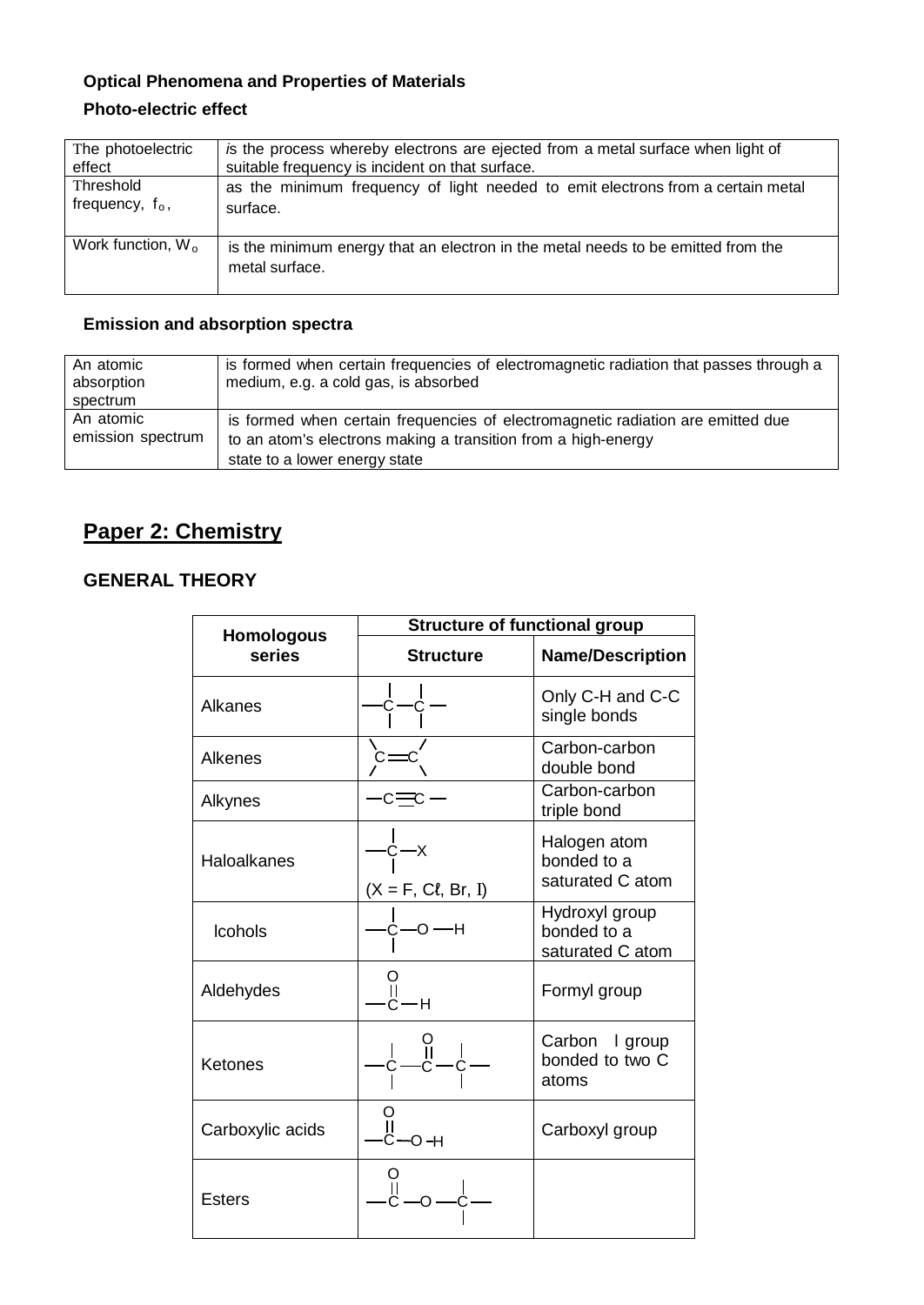| Molar volume of<br>1 mole of any gas occupies 22,4 dm <sup>3</sup> at 0 °C (273 K) and 1 atmosphere (101,3<br>gases<br>kPa). |  |
|------------------------------------------------------------------------------------------------------------------------------|--|
|                                                                                                                              |  |

| <b>D</b> fferent<br>intermolecular    | Dipole-dipole<br>forces:                     | Forces between two polar molecules                                                                                                                |
|---------------------------------------|----------------------------------------------|---------------------------------------------------------------------------------------------------------------------------------------------------|
| forces (Van<br>der Waal's<br>forces): | Induced dipole<br>forces or London<br>forces | Forces between non-polar molecules                                                                                                                |
|                                       | Hydrogen<br>bonding                          | Forces between molecules in which hydrogen is covalently<br>nitrogen, oxygen or fluorine - a special case of<br>bonded to<br>dipole-dipole forces |

| Boiling point   | The stronger the intermolecular forces, the higher the boiling point.  |
|-----------------|------------------------------------------------------------------------|
| Melting point:  | The stronger the intermolecular forces, the higher the melting point.  |
| Vapour pressure | The stronger the intermolecular forces, the lower the vapour pressure. |

# **Rates and equilibrium**

| $\Delta H > 0$                                                     | for endothermic reactions, i.e. reactions in which energy is released.                                                                                   |
|--------------------------------------------------------------------|----------------------------------------------------------------------------------------------------------------------------------------------------------|
| $\Delta H$ < 0                                                     | for exothermic reactions, i.e. reactions in which energy is absorbed.                                                                                    |
| factors that<br>affect the<br>rate of<br>chemical<br>reactions, ,  | nature of reacting substances,<br>surface area,<br>concentration (pressure for gases),<br>temperature<br>the presence of a catalyst                      |
| catalyst                                                           | increases the rate of a reaction by providing an alternative path of lower activation<br>energy. It therefore decreases the net/total activation energy. |
| the factors<br>that influence<br>the position of<br>an equilibrium | pressure (gases only),<br>concentration<br>temperature.                                                                                                  |
| auto-ionisation<br>of water                                        | the reaction of water with itself to form $H_3O^+$<br>ions and OH ions.                                                                                  |

#### **Definitions Organic Chemistry**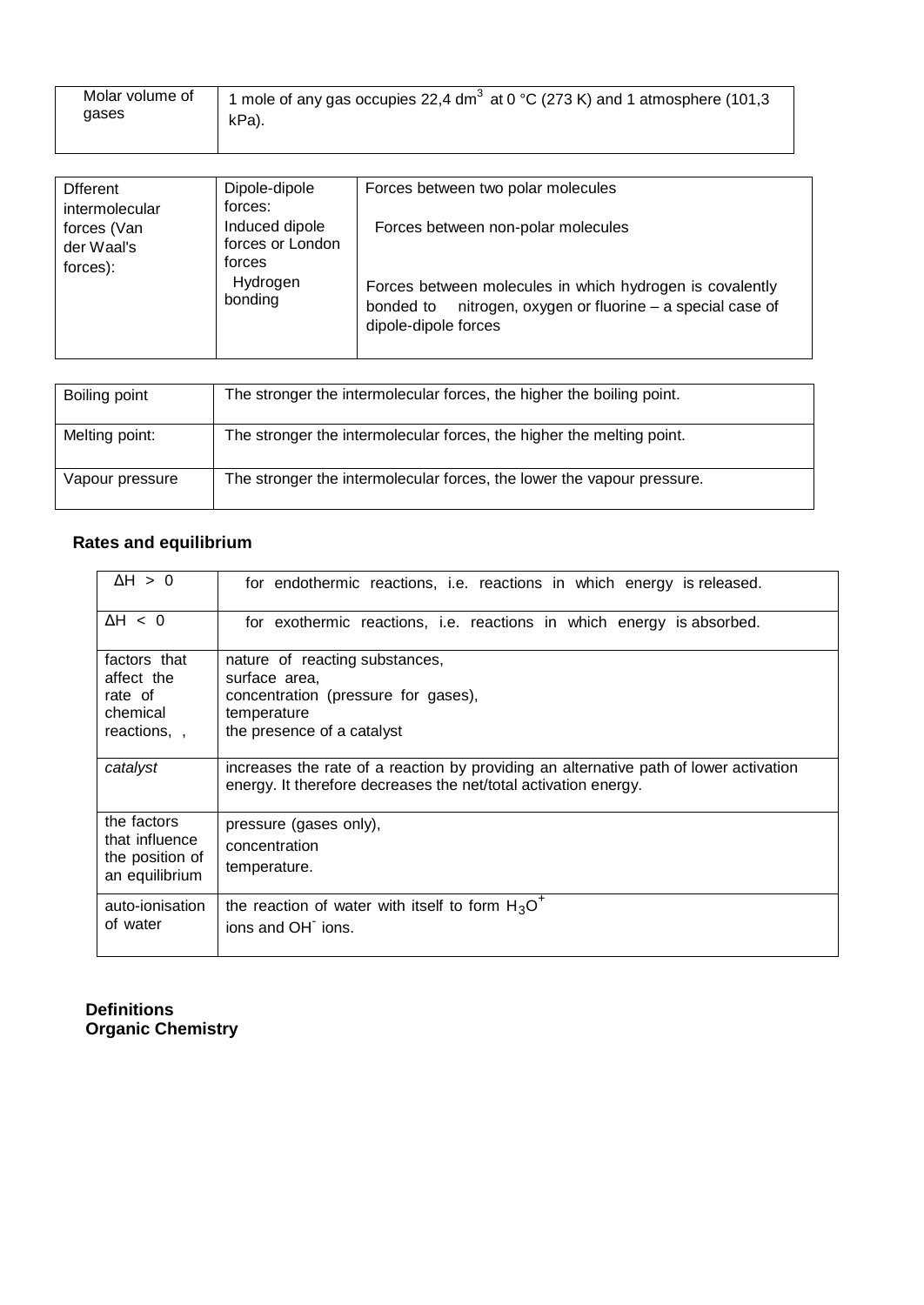| Boiling point                   | The temperature at which the vapour pressure of a substance equals<br>atmospheric pressure                                                                                                                                           |  |  |  |  |
|---------------------------------|--------------------------------------------------------------------------------------------------------------------------------------------------------------------------------------------------------------------------------------|--|--|--|--|
| Melting point:                  | The temperature at which the solid and liquid phases of a substance are at<br>equilibrium.                                                                                                                                           |  |  |  |  |
| Vapour pressure                 | The pressure exerted by a vapour at equilibrium with its liquid in a closed<br>system.                                                                                                                                               |  |  |  |  |
| Organic molecules               | are molecules containing carbon atoms.                                                                                                                                                                                               |  |  |  |  |
| Molecular formula               | A chemical formula that indicates the type of atoms and the<br>correct number of each in a molecule.                                                                                                                                 |  |  |  |  |
| Structural formula              | A structural formula of a compound shows which atoms are attached<br>to which within the molecule. Atoms are represented by their chemical<br>symbols and lines are used to represent ALL the bonds that hold the atoms<br>together. |  |  |  |  |
| Condensed<br>structural formula | This notation shows the way in which atoms are bonded together in the molecule,<br>but DOES NOT SHOW ALL bond lines.                                                                                                                 |  |  |  |  |
| Hydrocarbon:                    | Organic compounds that consist of hydrogen and carbon only                                                                                                                                                                           |  |  |  |  |
| Homologous series               | A series of organic compounds that can be described by the same general formula<br>OR in which one member differs from the next with a $CH2$ group                                                                                   |  |  |  |  |
| Saturated<br>compounds          | Compounds in which there are no multiple bonds between C atoms in their<br>hydrocarbon chains.                                                                                                                                       |  |  |  |  |
| Unsaturated<br>compounds:       | Compounds with one or more multiple bonds between C atoms in their<br>hydrocarbon chains.                                                                                                                                            |  |  |  |  |

| Functional group          | A bond or an atom or a group of atoms that determine(s) the<br>physical and chemical properties of a group of organic<br>compounds. |
|---------------------------|-------------------------------------------------------------------------------------------------------------------------------------|
| Structural isomer         | Organic molecules with the same molecular formula, but different structural<br>formulae.                                            |
| Chain isomers             | Same molecular formula, but different types of chains                                                                               |
| Positional isomers        | Same molecular formula, but different positions of the side chain,<br>substituents or functional groups on the parent chain         |
| <b>Functional isomers</b> | Same molecular formula, but different functional groups                                                                             |
| Hydrohalogenation:        | The addition of a hydrogen halide to an alkene                                                                                      |
| Halogenation              | The reaction of a halogen ( $Br_2$ , $Cl_2$ ) with a compound                                                                       |
| Hydration                 | The addition of water to a compound                                                                                                 |
| Hydrogenation             | The addition of hydrogen to an alkene                                                                                               |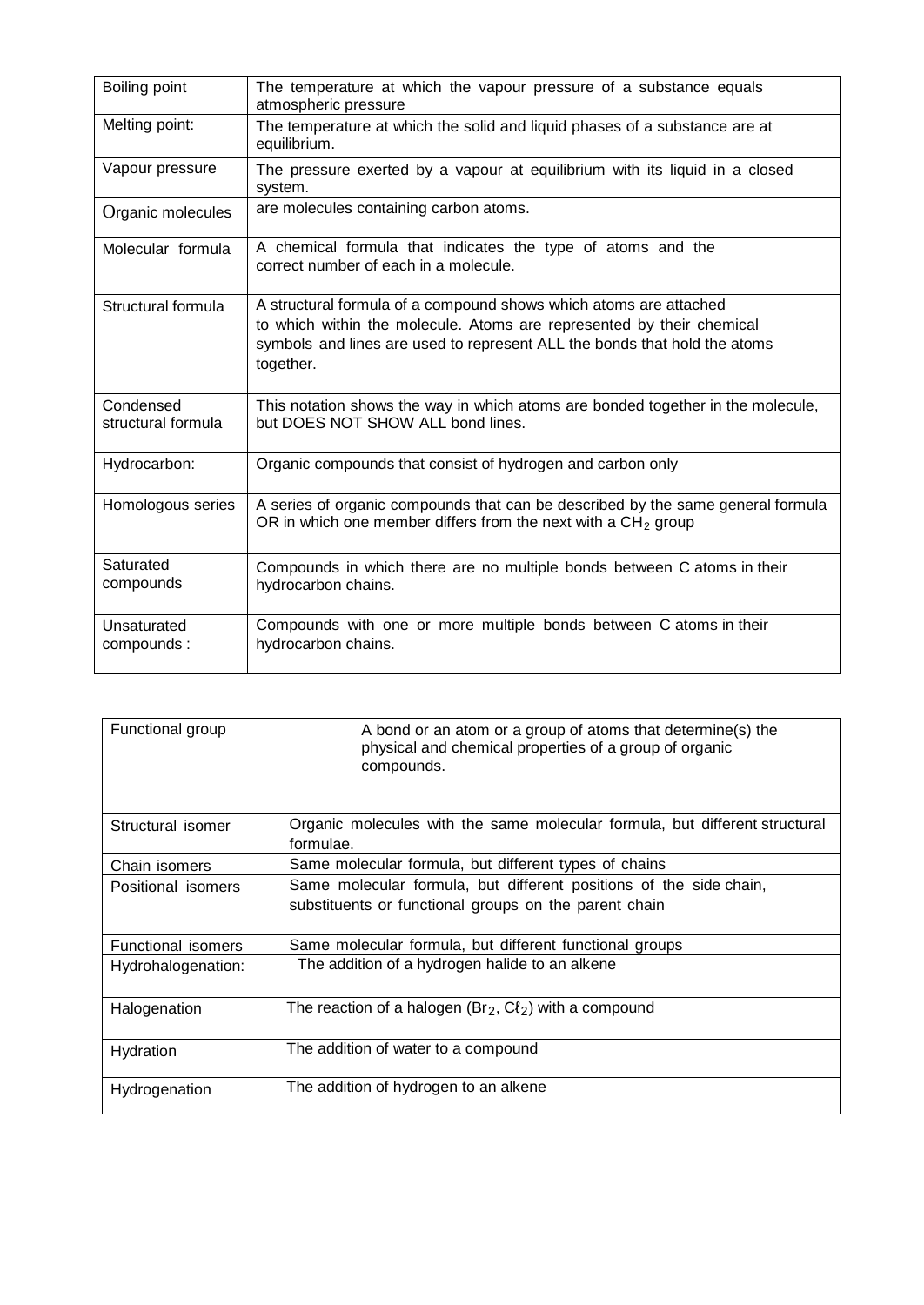| Dehydrohalogenatio<br>n of haloalkanes: | The elimination of hydrogen and a halogen from a haloalkane                                                                                                                   |
|-----------------------------------------|-------------------------------------------------------------------------------------------------------------------------------------------------------------------------------|
| Dehydration of<br>alcohols:             | Elimination of water from an alcohol                                                                                                                                          |
| Cracking of alkanes:                    | The chemical process in which longer chain hydrocarbon molecules are broken<br>down to shorter more useful molecules.                                                         |
| Hydrolysis                              | The reaction of a compound with water                                                                                                                                         |
| Macromolecule                           | A molecule that consists of a large number of atoms                                                                                                                           |
| Polymer:                                | A large molecule composed of smaller monomer units covalently bonded to<br>each other in a repeating pattern                                                                  |
| Monomer:                                | Small organic molecules that can be covalently bonded to each other in a<br>repeating pattern                                                                                 |
| Polymerisation                          | A chemical reaction in which monomer molecules join to form a<br>polymer                                                                                                      |
| Addition<br>polymerisation :            | A reaction in which small molecules join to form very large molecules by<br>adding on double bonds                                                                            |
| Addition polymer:                       | A polymer formed when monomers (usually containing a double<br>bond) combine through an addition reaction                                                                     |
| Condensation<br>polymerisation          | Molecules of two monomers with different functional groups undergo<br>condensation reactions with the loss of small molecules, usually water                                  |
| Condensation<br>polymer                 | A polymer formed by two monomers with different functional groups that are<br>linked together in a condensation reaction in which a small molecule, usually<br>water, is lost |

## **RATES AND EQUILIBRIUM**

| heat of reaction<br>(ΔH) | the energy absorbed or released in a chemical reaction.                                                                                                  |  |  |  |  |
|--------------------------|----------------------------------------------------------------------------------------------------------------------------------------------------------|--|--|--|--|
| exothermic reactions     | reactions that release energy.                                                                                                                           |  |  |  |  |
| endothermic<br>reactions | reactions that absorb energy.                                                                                                                            |  |  |  |  |
| activation energy        | the minimum energy needed for a reaction to take place.                                                                                                  |  |  |  |  |
| activated complex        | the unstable transition state from reactants to products.                                                                                                |  |  |  |  |
| reaction rate            | the change in concentration of reactants or products per unit time.                                                                                      |  |  |  |  |
| positive catalyst        | a substance that increases the rate of a chemical reaction without itself<br>undergoing a permanent change                                               |  |  |  |  |
| a catalyst               | increases the rate of a reaction by providing an alternative path of lower<br>activation energy. It therefore decreases the net/total activation energy. |  |  |  |  |
| open system              | continuously interacts with its environment, while a closed system is<br>isolated from its surroundings.                                                 |  |  |  |  |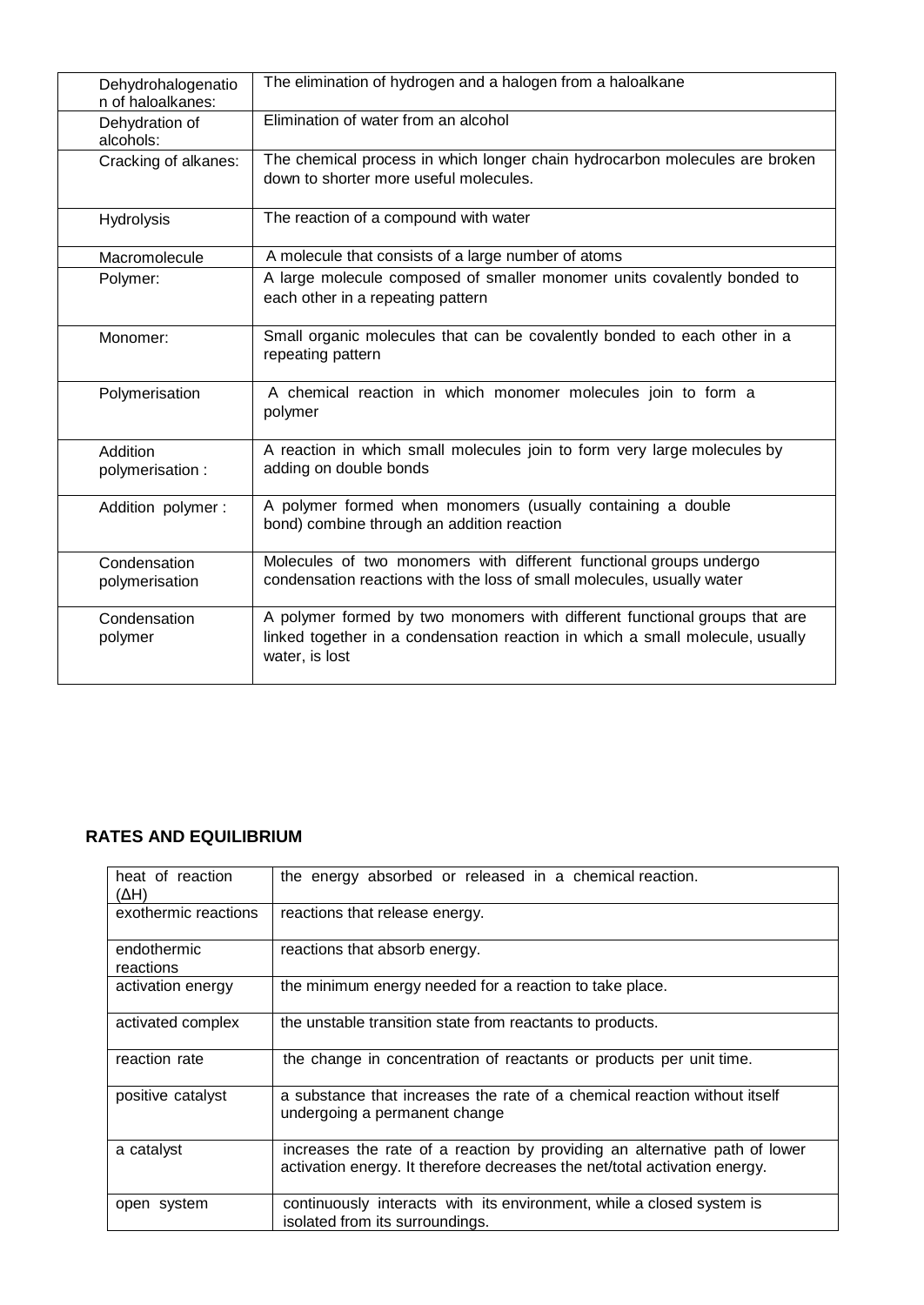| reversible reaction:         | A reaction is reversible when products can be converted back to reactants.                                                                                            |
|------------------------------|-----------------------------------------------------------------------------------------------------------------------------------------------------------------------|
| Chemical equilibrium         | a dynamic equilibrium when the rate of the forward reaction equals the rate of<br>the reverse reaction                                                                |
| Le Chatelier's<br>principle: | When the equilibrium in a closed system is disturbed, the system will re-<br>instate a new equilibrium by favouring the reaction that will oppose the<br>disturbance. |

#### **Acids and Bases**

| <b>Arrhenius theory</b> |                                                                                            |  |  |  |
|-------------------------|--------------------------------------------------------------------------------------------|--|--|--|
| An acid                 | is a substance that produces hydrogen ions $(H+)/$ hydronium ions                          |  |  |  |
|                         | $(H3O+)$ when it dissolves in water.                                                       |  |  |  |
|                         |                                                                                            |  |  |  |
| A base                  | is a substance that produces hydroxide ions (OH) when it dissolves in                      |  |  |  |
|                         | water.                                                                                     |  |  |  |
| Lowry-Brønsted          |                                                                                            |  |  |  |
| An acid                 | is a proton $(H^+$ ion) donor.                                                             |  |  |  |
|                         |                                                                                            |  |  |  |
| A base                  | is a proton $(H^+$ ion) acceptor.                                                          |  |  |  |
|                         |                                                                                            |  |  |  |
| Strong acids            | ionise completely in water to form a high concentration of $H_3O^+$ ion                    |  |  |  |
| Weak acids              | ionise incompletely in water to form a low concentration of $H_3O^+$ ions.                 |  |  |  |
|                         |                                                                                            |  |  |  |
| Strong bases            | dissociate completely in water to form a high concentration of OH ions.                    |  |  |  |
|                         |                                                                                            |  |  |  |
| Weak bases              | dissociate/ionise incompletely in water to form a low concentration of OH                  |  |  |  |
|                         | ions                                                                                       |  |  |  |
| Concentrated            | contain a large amount (number of moles) of acid/base in proportion to                     |  |  |  |
| acids/bases             | the volume of water                                                                        |  |  |  |
|                         |                                                                                            |  |  |  |
| Dilute acids/bases      | contain a small amount (number of moles) of acid/base in proportion                        |  |  |  |
|                         | to the volume of water.                                                                    |  |  |  |
| Conjugate acid-base     |                                                                                            |  |  |  |
| pairs                   | When the acid, HA, loses a proton, its conjugate base, A, is formed.                       |  |  |  |
|                         | When the base, A, accepts a proton, its conjugate acid, HA, is formed.                     |  |  |  |
| ampholyte or            | a substance that can act as either as an acid or as a base.                                |  |  |  |
| amphiprotic             |                                                                                            |  |  |  |
| substance               |                                                                                            |  |  |  |
| <b>Hydrolysis</b>       | the reaction of a salt with water.                                                         |  |  |  |
| Equivalence point of    | is the point at which the acid /base has completely reacted with the                       |  |  |  |
| a titration             | base/acid.                                                                                 |  |  |  |
|                         |                                                                                            |  |  |  |
| Endpoint of a titration | is the point where the indicator changes colour.                                           |  |  |  |
| $K_w$                   | the equilibrium constant for the ionisation of water or the ionic product of               |  |  |  |
|                         | water or the ionisation constant of water, i.e. $K_w = [H_3O^+][OH] = 1 \times 10^{14}$ by |  |  |  |
|                         | 298 K.                                                                                     |  |  |  |
|                         |                                                                                            |  |  |  |
| auto-ionisation of      | the reaction of water with itself to form $H_3O^+$ ions and OH ions.                       |  |  |  |
| water                   |                                                                                            |  |  |  |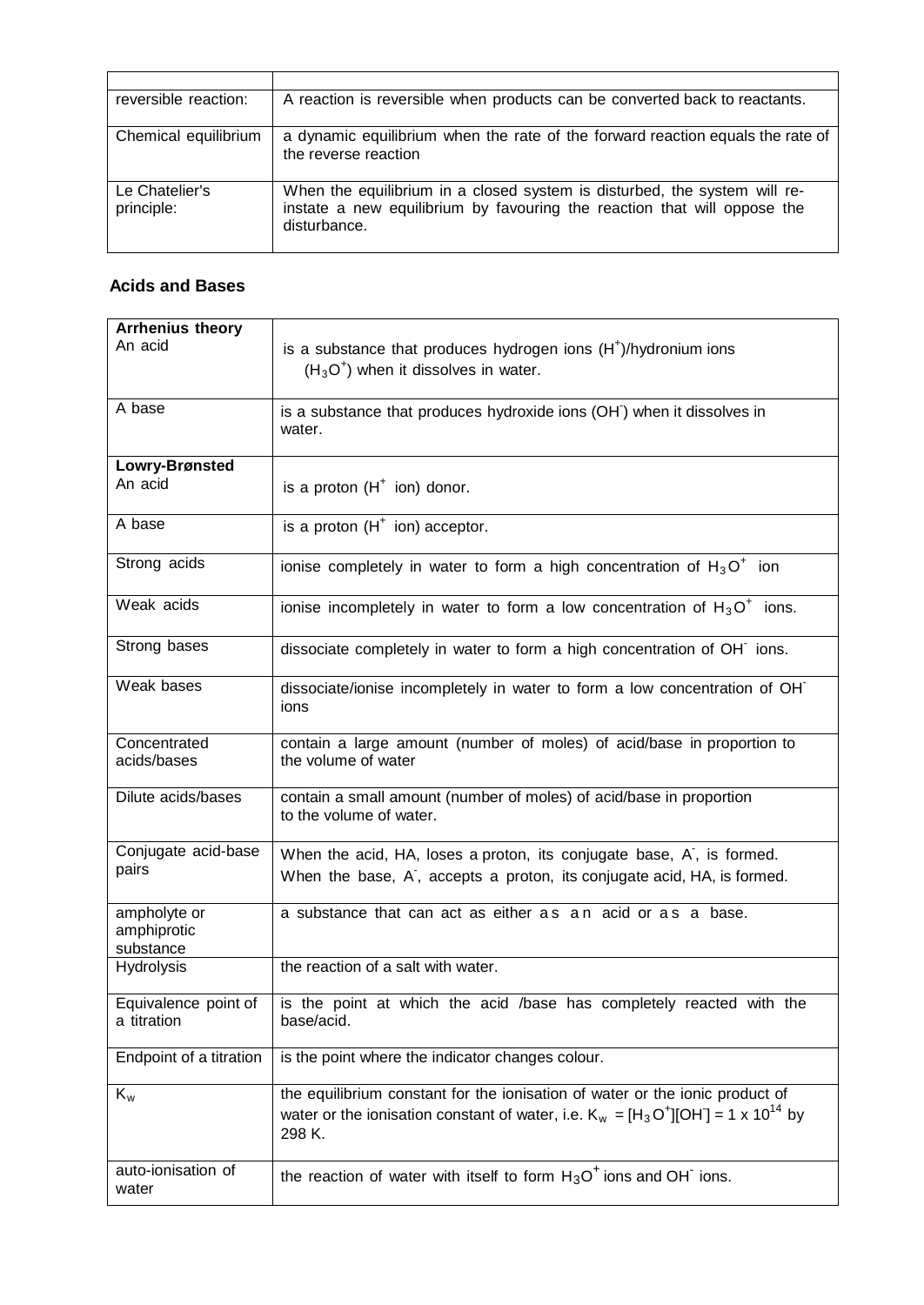## **Electrochemical Reactions**

| Galvanic cell        | a cell in which chemical energy is converted into electrical energy. A galvanic<br>(voltaic) cell has self-sustaining electrode reactions        |  |  |  |  |
|----------------------|--------------------------------------------------------------------------------------------------------------------------------------------------|--|--|--|--|
| Electrolytic cell    | a cell in which electrical energy is converted into chemical energy.                                                                             |  |  |  |  |
| i.t o. e transfer    |                                                                                                                                                  |  |  |  |  |
| Oxidation            | a loss of electrons.                                                                                                                             |  |  |  |  |
| Reduction            | a gain of electrons.                                                                                                                             |  |  |  |  |
| i.t.o oxidation nrs: |                                                                                                                                                  |  |  |  |  |
| Oxidation            | An increase in oxidation number                                                                                                                  |  |  |  |  |
| Reduction            | A decrease in oxidation number                                                                                                                   |  |  |  |  |
| Oxidising agent      | A substance that is reduced/gains electrons.                                                                                                     |  |  |  |  |
| Reducing agent       | A substance that is oxidised/loses electrons.                                                                                                    |  |  |  |  |
| Anode                | The electrode where oxidation takes place                                                                                                        |  |  |  |  |
| Cathode              | The electrode where reduction takes place                                                                                                        |  |  |  |  |
| an electrolyte       | a solution/liquid/dissolved substance that conducts electricity through the<br>movement of jons                                                  |  |  |  |  |
| Electrolysis         | The chemical process in which electrical energy is converted to<br>chemical energy OR the use of electrical energy to produce a chemical change. |  |  |  |  |

### **Chemical Industry**

# **The fertiliser industry (N, P, K)**

| eutrophication | is the process by which an ecosystem, e.g. a river or dam, becomes<br>enriched with inorganic plant nutrients, especially phosphorus and<br>nitrogen, resulting in excessive plant growth. As plant growth becomes<br>excessive, the amount of dead and decaying plant material increases<br>rapidly. |
|----------------|-------------------------------------------------------------------------------------------------------------------------------------------------------------------------------------------------------------------------------------------------------------------------------------------------------|
|----------------|-------------------------------------------------------------------------------------------------------------------------------------------------------------------------------------------------------------------------------------------------------------------------------------------------------|